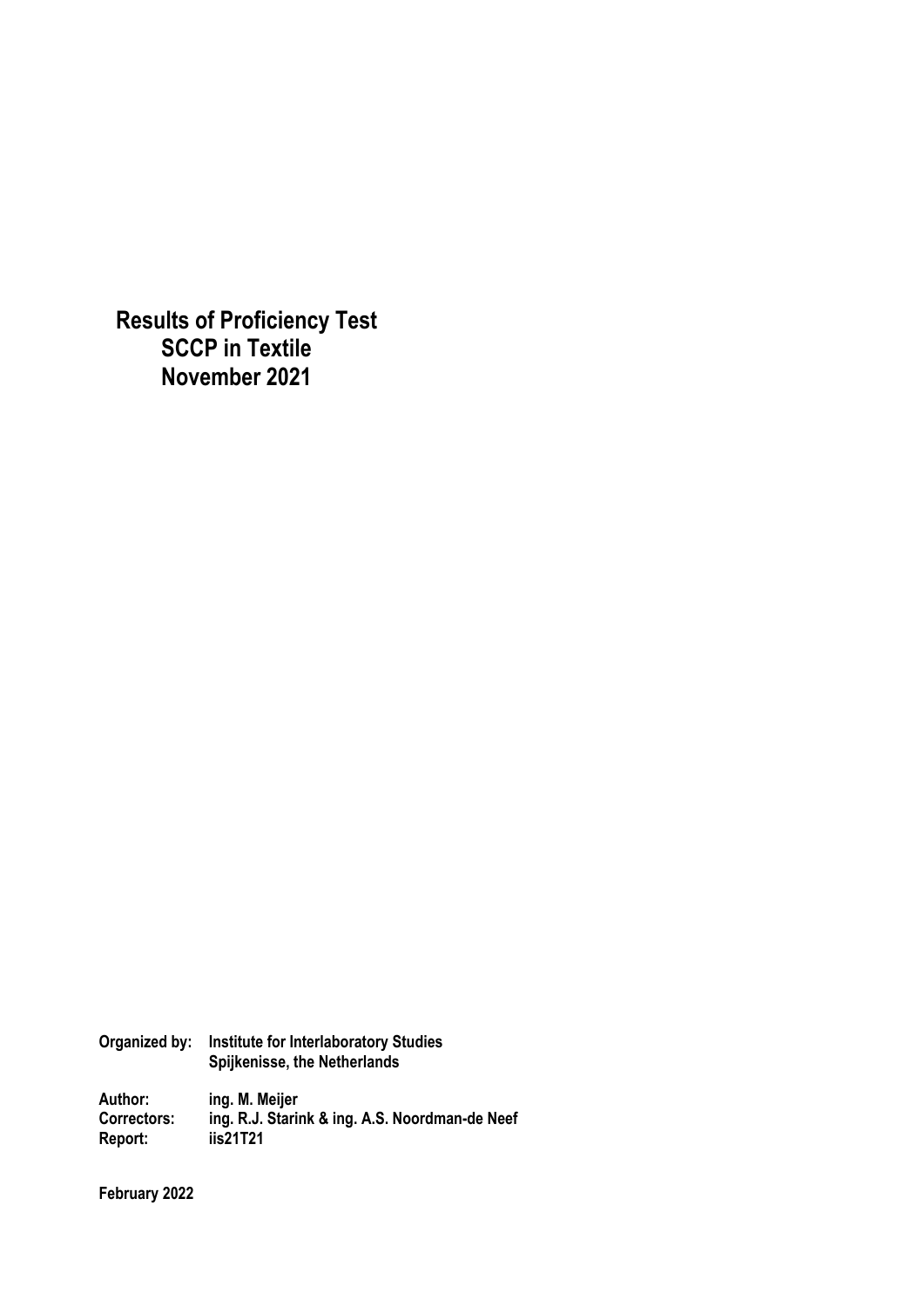# **CONTENTS**

| $\mathbf{1}$   |  |
|----------------|--|
| 2              |  |
| 2.1            |  |
| 2.2            |  |
| 2.3            |  |
| 2.4            |  |
| 2.5            |  |
| 3              |  |
| 3.1            |  |
| 3.2            |  |
| 3.3            |  |
| $\overline{4}$ |  |
| 4.1            |  |
| 4.2            |  |
| 4.3            |  |
| 4.4            |  |
| 5              |  |
| 6              |  |

# Appendices: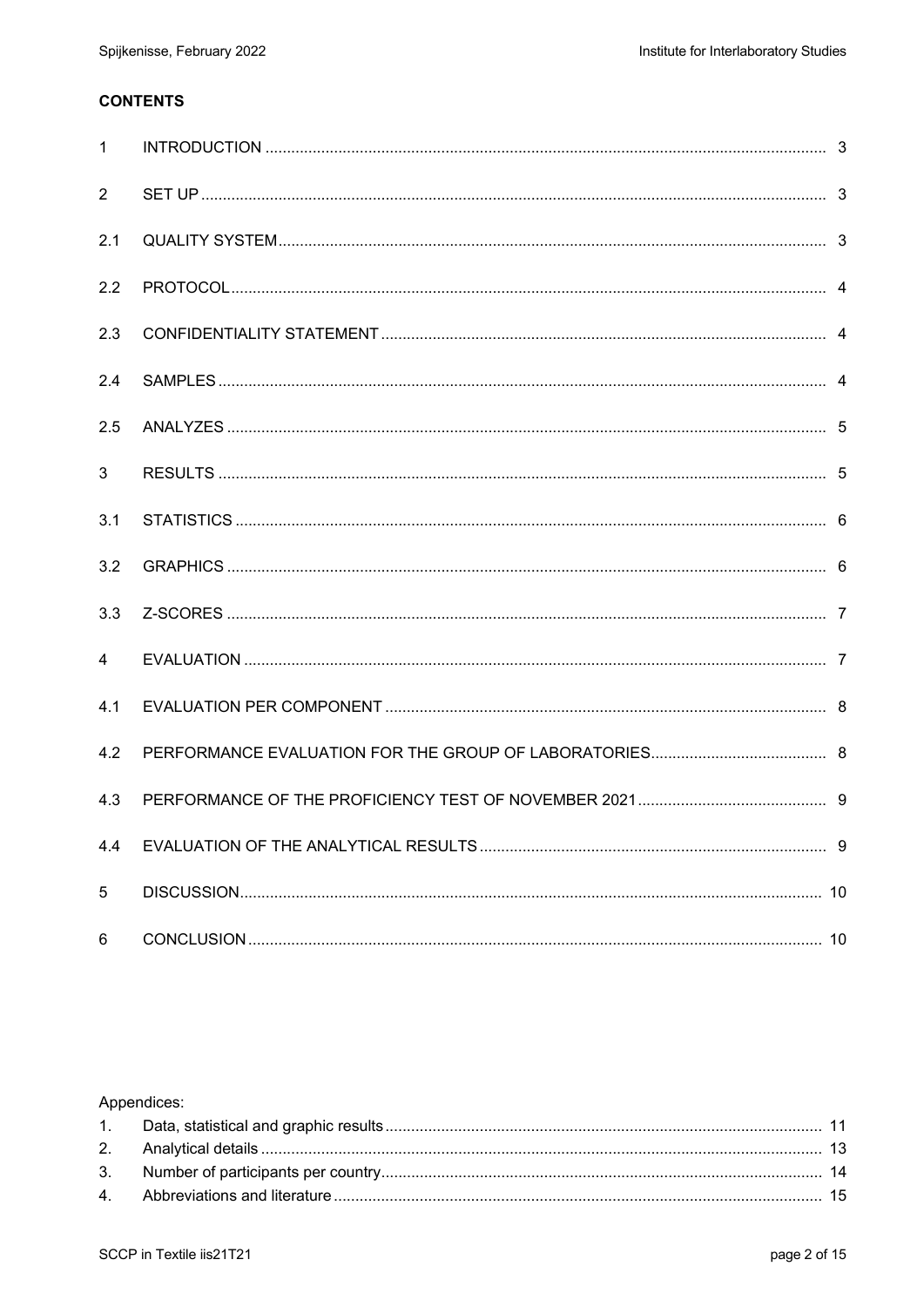## **1 INTRODUCTION**

Commercially produced Chlorinated Paraffins (CPs) are classified according to their carbon chain length into Short Chain CPs (SCCP  $C_{10}$ - $C_{13}$ ), Medium Chain CPs (MCCP  $C_{14}$ - $C_{17}$ ) and Long Chain CPs (LCCP  $>$ C<sub>17</sub>). The Chlorine content of these mixtures can vary from 30-70% depending on the application. Technical CPs are used as plasticizers or fire retardants. CPs are classified as persistent and non-biodegradable and they accumulate in the food chain. SCCPs were categorized in group 2B as possibly carcinogenic to humans from the International Agency for Research on Cancer (IARC). SCCPs (chlorine content >48%) are listed by the Stockholm Convention on Persistent Organic Pollutants. In Europe SCCPs as constituents of articles are prohibited according to regulation 2019/1021 of the European Parliament and of the Council of 20 June 2019 on persistent organic pollutants. Articles containing SCCPs in concentrations lower than 0.15% by weight are allowed. Furthermore, it became industrial practice to restrict MCCPs as well.

For the determination of SCCPs and MCCPs it may be that there is a large variation in test results between the different laboratories and thus with the comparability of laboratory results. Participation in a proficiency test (laboratory-evaluating interlaboratory study) may enable laboratories to check their performance. Therefore, a proficiency test for the determination of SCCP and MCCP compounds in textile was organized for the first time by the Institute for Interlaboratory Studies (iis) in November 2021 on request of many participants.

In this new interlaboratory study 12 laboratories in 8 different countries registered for participation. See appendix 3 for the number of participants per country. In this report the results of the proficiency test on SCCP in Textile are presented and discussed. This report is also electronically available through the iis website www.iisnl.com.

# **2 SET UP**

The Institute for Interlaboratory Studies (iis) in Spijkenisse, the Netherlands, was the organizer of this proficiency test (PT). Sample analyzes for fit-for-use and homogeneity testing were subcontracted to an ISO/IEC17025 accredited laboratory. It was decided to send one cotton sample positive on SCCP and MCCP of approximately 3 grams labelled #21905.

The participants were requested to report rounded and unrounded test results. The unrounded test results were preferably used for statistical evaluation.

# **2.1 QUALITY SYSTEM**

The Institute for Interlaboratory Studies in Spijkenisse, the Netherlands, has implemented a quality system based on ISO/IEC17043:2010. This ensures strict adherence to protocols for sample preparation and statistical evaluation and 100% confidentiality of participant's data. Feedback from the participants on the reported data is encouraged and customer's satisfaction is measured on regular basis by sending out questionnaires.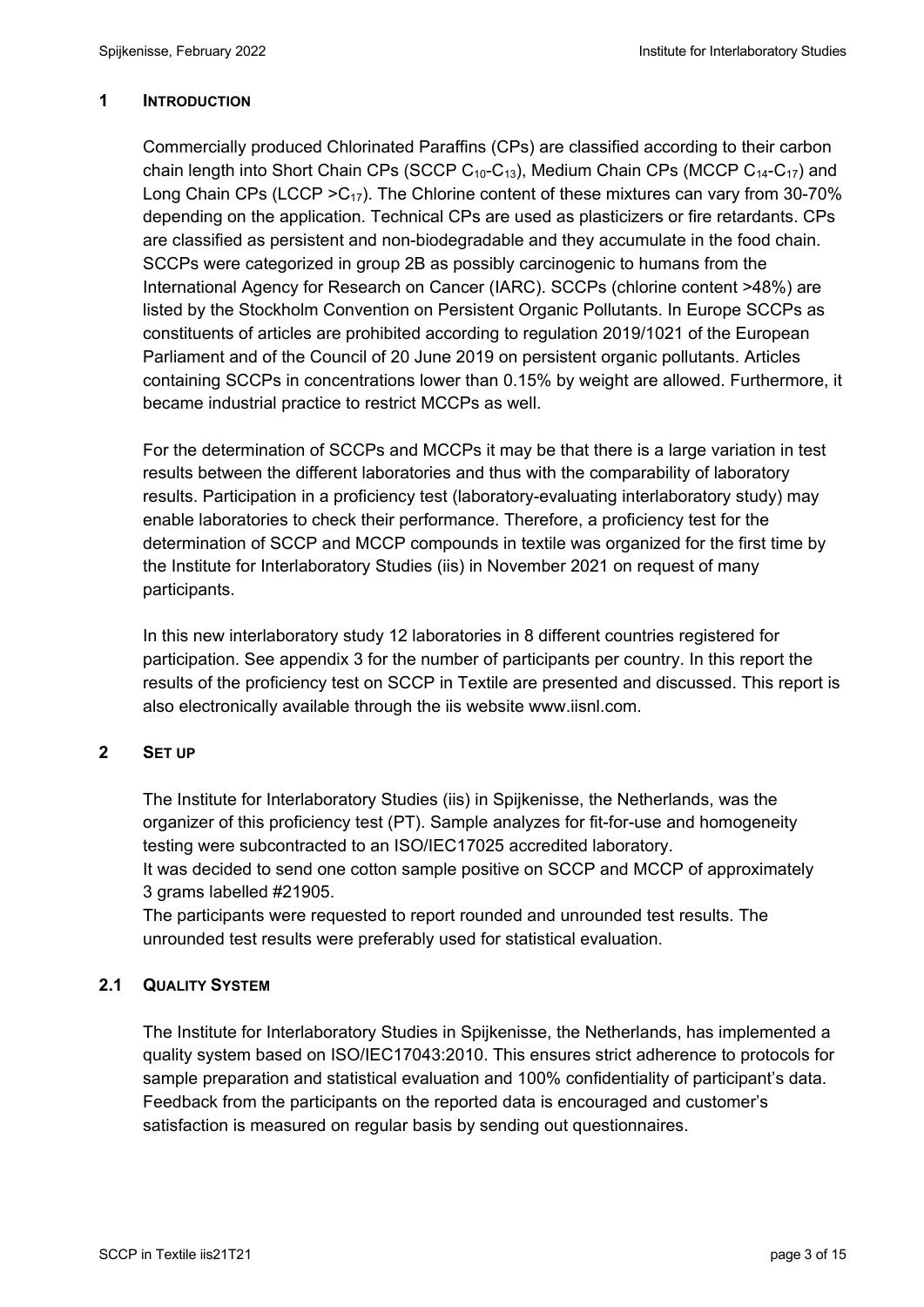# **2.2 PROTOCOL**

The protocol followed in the organization of this proficiency test was the one as described for proficiency testing in the report 'iis Interlaboratory Studies: Protocol for the Organisation, Statistics and Evaluation' of June 2018 (iis-protocol, version 3.5). This protocol is electronically available through the iis website www.iisnl.com, from the FAQ page.

# **2.3 CONFIDENTIALITY STATEMENT**

All data presented in this report must be regarded as confidential and for use by the participating companies only. Disclosure of the information in this report is only allowed by means of the entire report. Use of the contents of this report for third parties is only allowed by written permission of the Institute for Interlaboratory Studies. Disclosure of the identity of one or more of the participating companies will be done only after receipt of a written agreement of the companies involved.

## **2.4 SAMPLES**

A batch of approximately 300 grams lilac colored cotton textile was selected which was made positive on SCCP and MCCP. After homogenization 30 small plastic bags were filled with approximately 3 grams each and labelled #21905.

The homogeneity of the subsamples was checked by determination of the total SCCP content according to ISO18219 on 9 stratified randomly selected subsamples.

|                 | total SCCP<br>in mg/kg |
|-----------------|------------------------|
| sample #21905-1 | 118.1                  |
| sample #21905-2 | 116.7                  |
| sample #21905-3 | 120.0                  |
| sample #21905-4 | 107.9                  |
| sample #21905-5 | 104.1                  |
| sample #21905-6 | 99.6                   |
| sample #21905-7 | 108.6                  |
| sample #21905-8 | 99.0                   |
| sample #21905-9 | 116.6                  |

Table 1: homogeneity test results of subsamples #21905

From the above test results the repeatability was calculated and compared with 0.3 times the estimated reproducibility calculated with the Horwitz equation in agreement with the procedure of ISO13528, Annex B2 in the next table.

|                            | total SCCP<br>in mg/kg |
|----------------------------|------------------------|
| r (observed)               | 22.7                   |
| reference method           | Horwitz (n=9)          |
| 0.3 x R (reference method) | 21.9                   |

Table 2: evaluation of the repeatability of subsamples #21905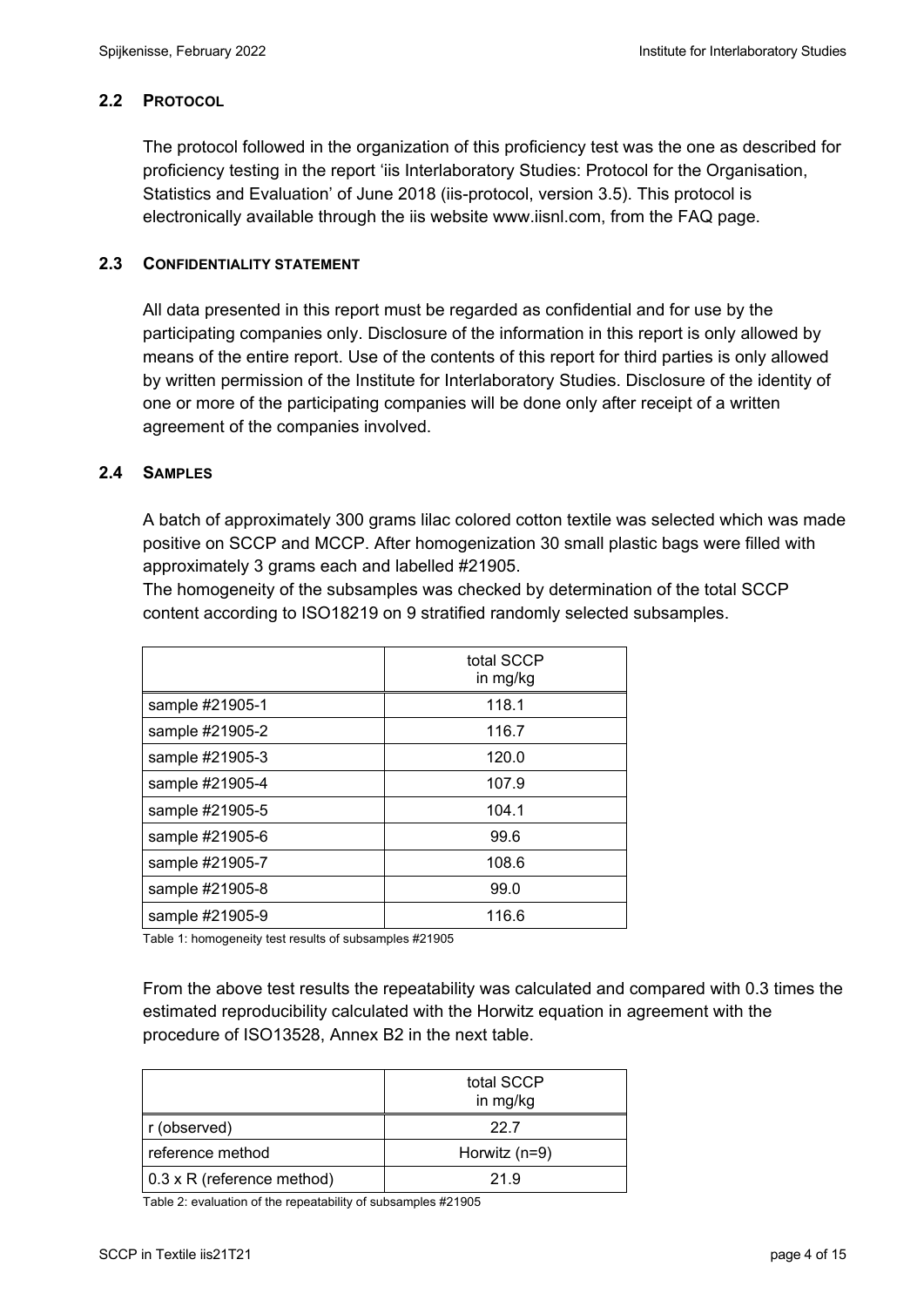The calculated repeatability is in agreement with 0.3 times the estimated reproducibility calculated with the Horwitz equation. Therefore, homogeneity of the subsamples was assumed.

To each of the participating laboratories one textile sample labelled #21905 was sent on October 6, 2021.

# **2.5 ANALYZES**

The participants were requested to determine: SCCP and MCCP. It was also requested to report if the laboratory was accredited for the requested components and to report some analytical details.

It was explicitly requested to treat the sample as if it was a routine sample and to report the test results using the indicated units on the report form and not to round the test results, but report as much significant figures as possible. It was also requested not to report 'less than' test results, which are above the detection limit, because such test results cannot be used for meaningful statistical evaluations.

To get comparable test results a detailed report form and a letter of instructions are prepared. On the report form the reporting units are given as well as the reference test methods (when applicable) that will be used during the evaluation. The detailed report form and the letter of instructions are both made available on the data entry portal www.kpmd.co.uk/sgs-iis-cts/. The participating laboratories are also requested to confirm the sample receipt on this data entry portal. The letter of instructions can also be downloaded from the iis website www.iisnl.com.

### **3 RESULTS**

During five weeks after sample dispatch, the test results of the individual laboratories were gathered via the data entry portal www.kpmd.co.uk/sgs-iis/. The reported test results are tabulated per determination in appendix 1 of this report. The laboratories are presented by their code numbers.

Directly after the deadline, a reminder was sent to those laboratories that had not reported test results at that moment. Shortly after the deadline, the available test results were screened for suspect data. A test result was called suspect in case the Huber Elimination Rule (a robust outlier test) found it to be an outlier. The laboratories that produced these suspect data were asked to check the reported test results (no reanalyzes). Additional or corrected test results are used for data analysis and the original test results are placed under 'Remarks' in the result tables in appendix 1. Test results that came in after the deadline were not taken into account in this screening for suspect data and thus these participants were not requested for checks.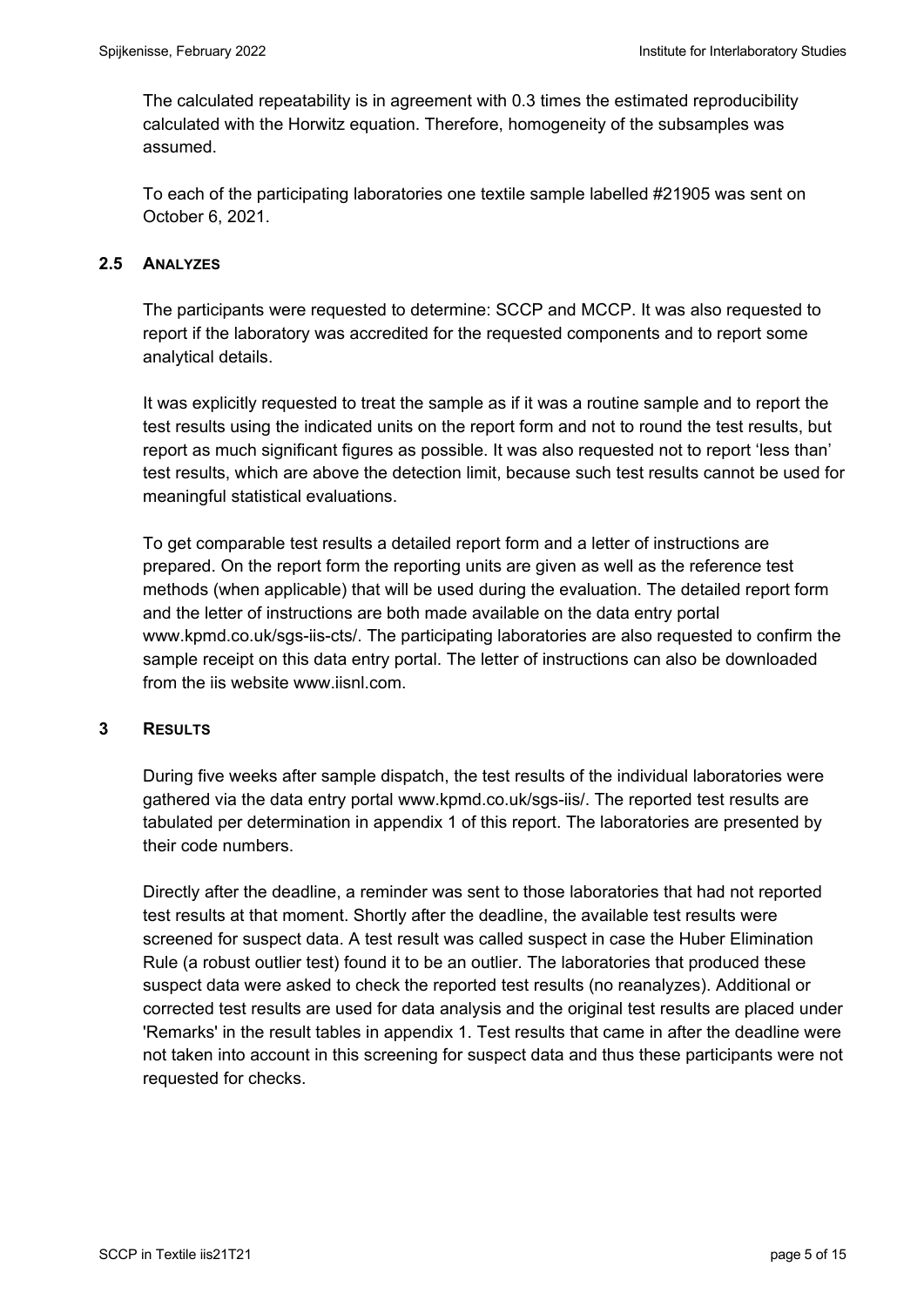# **3.1 STATISTICS**

The protocol followed in the organization of this proficiency test was the one as described for proficiency testing in the report 'iis Interlaboratory Studies: Protocol for the Organisation, Statistics and Evaluation' of June 2018 (iis-protocol, version 3.5).

For the statistical evaluation the *unrounded* (when available) figures were used instead of the rounded test results. Test results reported as '<…' or '>…' were not used in the statistical evaluation.

First, the normality of the distribution of the various data sets per determination was checked by means of the Lilliefors-test, a variant of the Kolmogorov-Smirnov test and by the calculation of skewness and kurtosis. Evaluation of the three normality indicators in combination with the visual evaluation of the graphic Kernel density plot, lead to judgement of the normality being either 'unknown', 'OK', 'suspect' or 'not OK'. After removal of outliers, this check was repeated. If a data set does not have a normal distribution, the (results of the) statistical evaluation should be used with due care.

The assigned value is determined by consensus based on the test results of the group of participants after rejection of the statistical outliers and/or suspect data.

According to ISO13528 all (original received or corrected) results per determination were submitted to outlier tests. In the iis procedure for proficiency tests, outliers are detected prior to calculation of the mean, standard deviation and reproducibility. For small data sets, Dixon (up to 20 test results) or Grubbs (up to 40 test results) outlier tests can be used. For larger data sets (above 20 test results) Rosner's outlier test can be used. Outliers are marked by D(0.01) for the Dixon's test, by G(0.01) or DG(0.01) for the Grubbs' test and by R(0.01) for the Rosner's test. Stragglers are marked by D(0.05) for the Dixon's test, by G(0.05) or DG(0.05) for the Grubbs' test and by R(0.05) for the Rosner's test. Both outliers and stragglers were not included in the calculations of averages and standard deviations.

For each assigned value the uncertainty was determined in accordance with ISO13528. Subsequently the calculated uncertainty was evaluated against the respective requirement based on the target reproducibility in accordance with ISO13528. In this PT, the criterion of ISO13528, paragraph 9.2.1. was met for all evaluated tests, therefore, the uncertainty of all assigned values may be negligible and need not be included in the PT report.

Finally, the reproducibilities were calculated from the standard deviations by multiplying them with a factor of 2.8

# **3.2 GRAPHICS**

In order to visualize the data against the reproducibilities from literature, Gauss plots were made, using the sorted data for one determination (see appendix 1). On the Y-axis the reported test results are plotted. The corresponding laboratory numbers are on the X-axis. The straight horizontal line presents the consensus value (a trimmed mean). The four striped lines, parallel to the consensus value line, are the +3s, +2s, -2s and -3s target reproducibility limits of the selected reference test method. Outliers and other data, which were excluded from the calculations, are represented as a cross. Accepted data is shown as a triangle.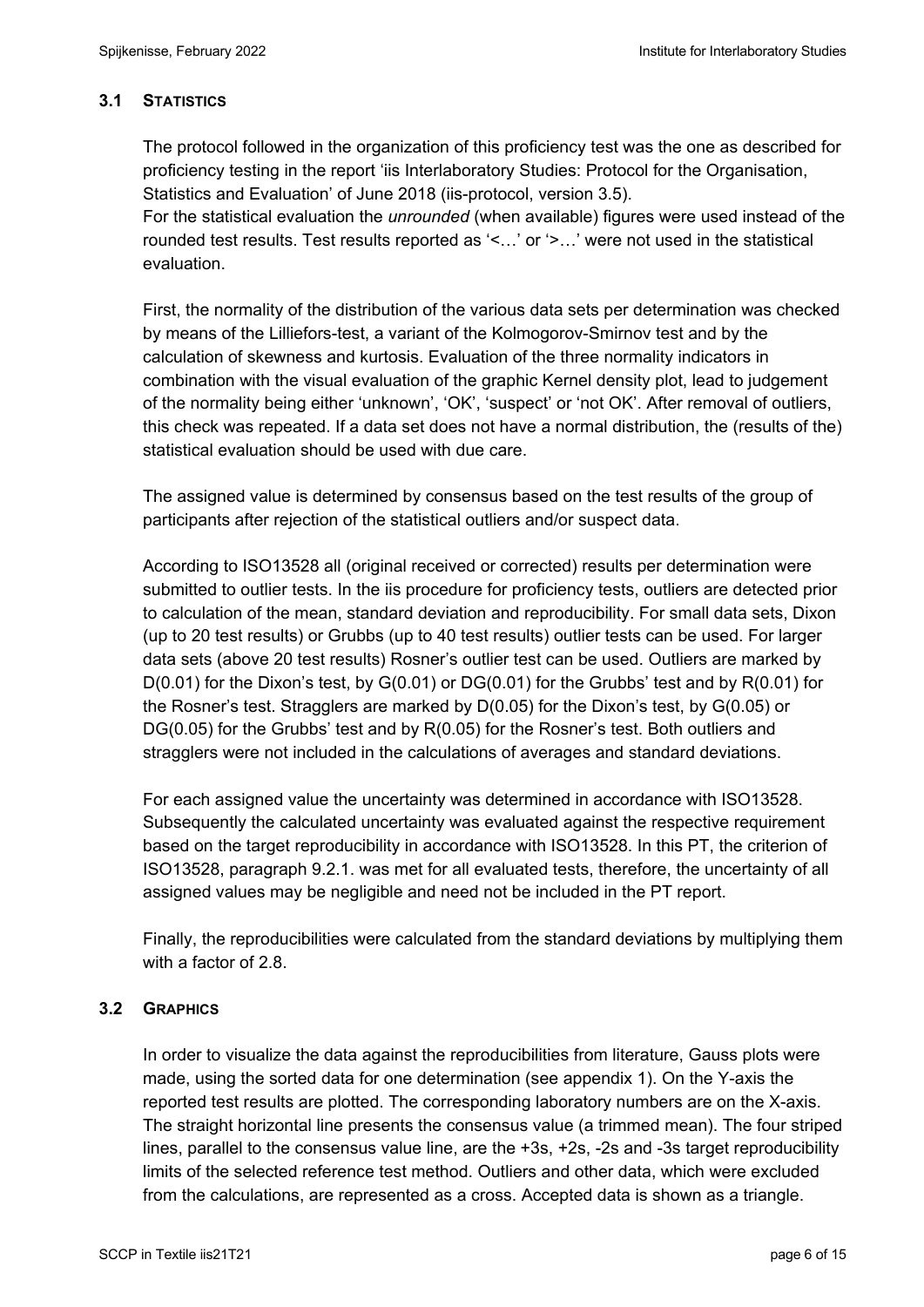Furthermore, Kernel Density Graphs were made. This is a method for producing a smooth density approximation to a set of data that avoids some problems associated with histograms. Also, a normal Gauss curve (dotted line) was projected over the Kernel Density Graph (smooth line) for reference. The Gauss curve is calculated from the consensus value and the corresponding standard deviation.

## **3.3 Z-SCORES**

To evaluate the performance of the participating laboratories the z-scores were calculated. As it was decided to evaluate the performance of the participants in this proficiency test (PT) against the literature requirements (derived from e.g. ISO or ASTM test methods), the z-scores were calculated using a target standard deviation. This results in an evaluation independent of the variation in this interlaboratory study.

The target standard deviation was calculated from the literature reproducibility by division with 2.8. In case no literature reproducibility was available, other target values were used, like Horwitz or an estimated reproducibility based on former iis proficiency tests.

When a laboratory did use a test method with a reproducibility that is significantly different from the reproducibility of the reference test method used in this report, it is strongly advised to recalculate the z-score, while using the reproducibility of the actual test method used, this in order to evaluate whether the reported test result is fit-for-use. The z-scores were calculated according to:

 $Z_{\text{target}}$  = (test result - average of PT) / target standard deviation

The  $z$ <sub>(target)</sub> scores are listed in the test result tables in appendix 1.

Absolute values for z<2 are very common and absolute values for z>3 are very rare. Therefore, the usual interpretation of z-scores is as follows:

 $|z|$  < 1 good 1 < |z| < 2 satisfactory  $2 < |z| < 3$  questionable 3 < |z| unsatisfactory

# **4 EVALUATION**

In this proficiency test no problems were encountered with the dispatch of the samples. All participants reported test results before the final reporting date except one other participant who did not report any test results.

In total 11 participants reported 21 numerical test results. There were no outlying test results observed. In proficiency tests outlier percentages of 3% - 7.5% are quite normal.

Not all data sets proved to have a normal Gaussian distribution. These are referred to as "not OK" or "suspect". The statistical evaluation of these data sets should be used with due care, see also paragraph 3.1.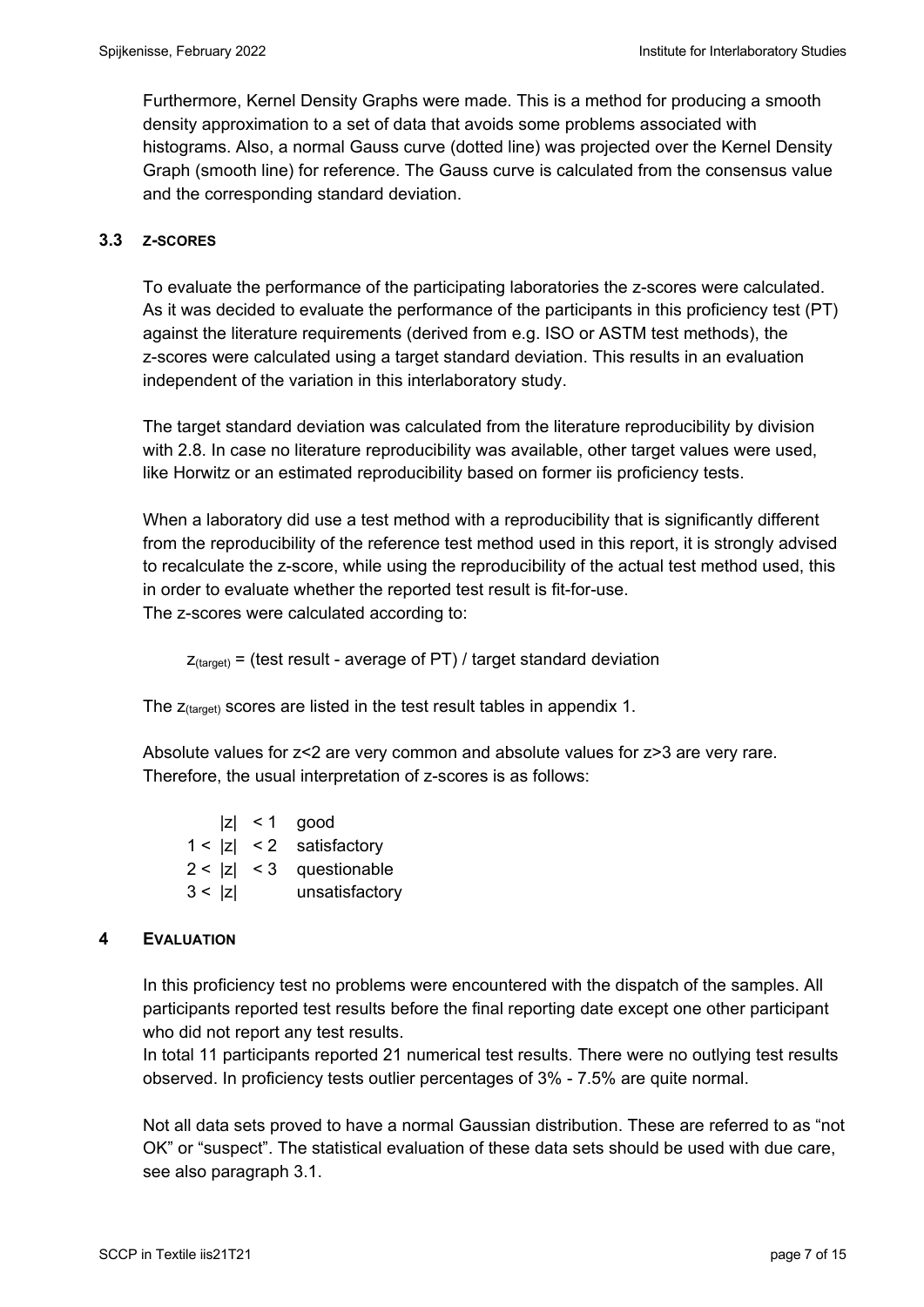## **4.1 EVALUATION PER COMPONENT**

In this section the reported test results are discussed per component. The test methods which were used by the various laboratories were taken into account for explaining the observed differences when possible and applicable. These test methods are also in the tables together in appendix 1 with the original data. The abbreviations, used in these tables, are explained in appendix 4.

Since early 2021 test method ISO22818 is available for the determination of total SCCP and total MCCP in textile products out of different matrices, especially in polymer of the coated fabrics, prints made of polymer and buttons made of polymer (e.g. PVC). Unfortunately, the reliability in this test method, expressed as relative standard deviations (RSD), are mentioned for two specific type of coated fabrics only. For uncoated cotton samples, as in this PT, it is not clear which RSD to use from table C.1 in ISO22818:21 for the evaluation of results. Therefore, for the evaluation in this PT the calculated reproducibility was compared against the estimated reproducibility calculated with the Horwitz equation.

- SCCP: This determination may not be problematic. No statistical outliers were observed. The calculated reproducibility is in full agreement with the estimated reproducibility calculated with the Horwitz equation (n=9) but not with the requirements of ISO22818:21.
- MCCP: This determination may be problematic. No statistical outliers were observed. The calculated reproducibility is not in agreement with the estimated reproducibility calculated with the Horwitz equation (n=9) nor with the requirements of ISO22818:21.

### **4.2 PERFORMANCE EVALUATION FOR THE GROUP OF LABORATORIES**

A comparison has been made between the estimated target reproducibilities and the reproducibilities as found for the group of participating laboratories. The number of significant test results, the average, the calculated reproducibility (2.8 \* standard deviation) and the target reproducibility estimated with the Horwitz equation are compared in the next table.

| Component   | unit  |    | average | $2.8 * sd$ | R(target) |
|-------------|-------|----|---------|------------|-----------|
| <b>SCCP</b> | mg/kg | 10 | 82.0    | 53.8       | 56.8      |
| <b>MCCP</b> | mg/kg | 11 | 366     | 398        | 202       |

Table 3: reproducibilities of components on sample #21905

Without further statistical calculations, it can be concluded that for SCCP there is a good compliance of the group of participating laboratories with the reference method but may have difficulties with the analyzes of MCCP. See also the discussion in paragraphs 4.1 and 5.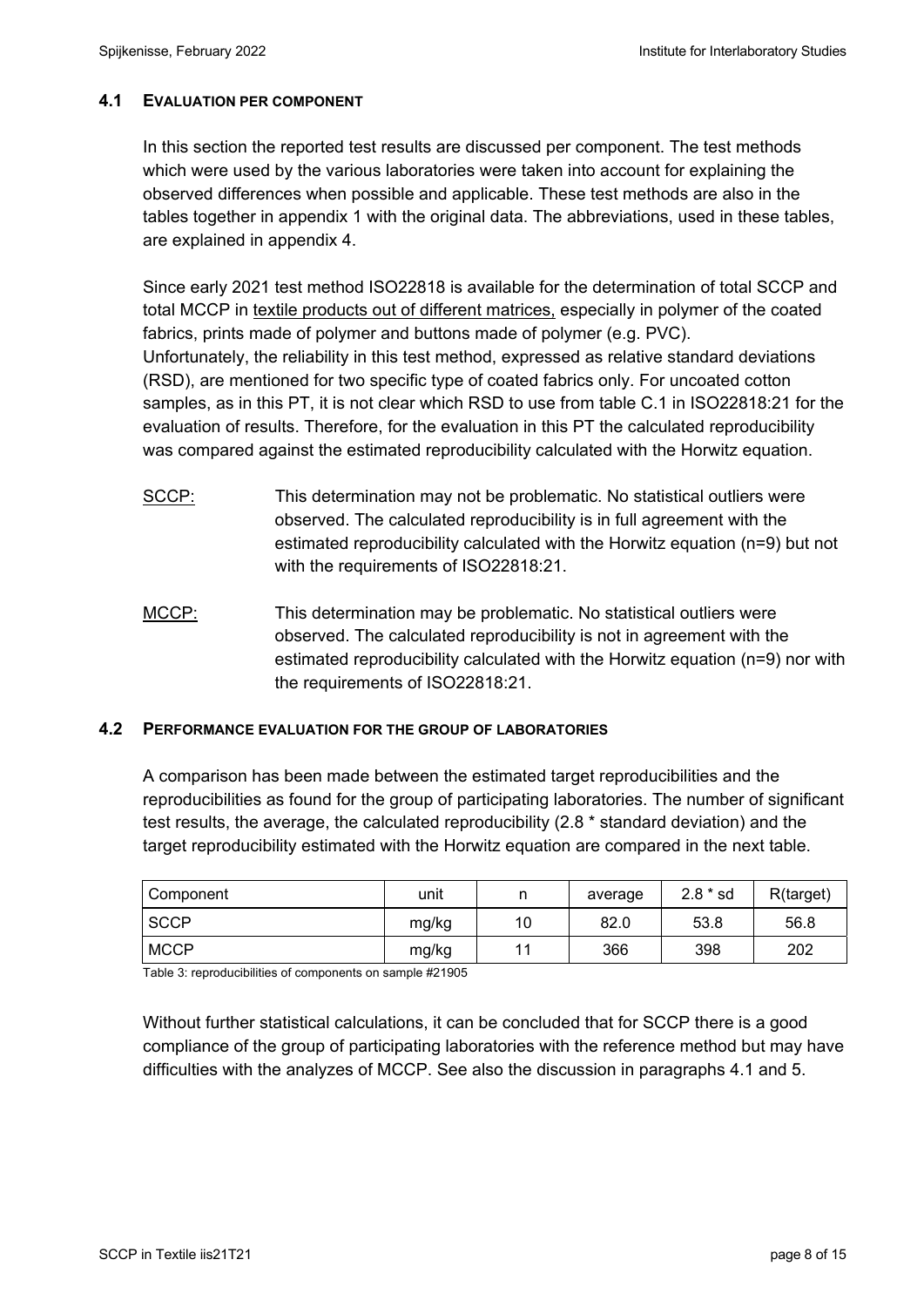#### **4.3 PERFORMANCE OF THE PROFICIENCY TEST OF NOVEMBER 2021**

|                                    | November<br>2021 |
|------------------------------------|------------------|
| Number of reporting laboratories   | 11               |
| Number of test results             | 21               |
| Number of statistical outliers     |                  |
| Percentage of statistical outliers | ሰ%               |

Table 4: overview of the proficiency test

In proficiency tests, outlier percentages of 3% - 7.5% are quite normal.

The performance of the determinations of the proficiency test was compared, expressed as relative standard deviation (RSD), see next table.

| Component   | November<br>2021 | <b>ISO22818</b> | Horwitz<br>$(n=9)$ |
|-------------|------------------|-----------------|--------------------|
| <b>SCCP</b> | 23%              | 18.7%           | 25%                |
| <b>MCCP</b> | 39%              | 16.1%           | 20%                |

Table 5: comparison of the uncertainties in this PT with reference method

The observed uncertainties in this PT for both SCCP and MCCP are higher than the relative standard deviations mentioned in ISO22818:21, especially for MCCP. Compared to the estimated reproducibility from the Horwitz equation the observed reproducibility for SCCP is in line but the observed reproducibility for MCCP is much higher.

#### **4.4 EVALUATION OF THE ANALYTICAL DETAILS**

The test method ISO22818 is used by the majority of the reporting participants. For this PT some analytical details were requested which are given in appendix 2. Based on the answers given by the 11 participants the following can be summarized:

- 8 participants mentioned that they are accredited to determine the reported component(s).
- 8 participants used the sample as received and 3 participants did further cut the sample prior to analysis.
- 10 participants used 0.5 grams of sample intake, 1 participant used 1 grams.
- 8 participants have used Toluene as extraction solvent, 3 participants used Hexane or a Hexane mixture
- Almost all participants used an extraction time of 60 minutes and an extraction temperature of 60°C.

Since the majority of the laboratories used the same method (ISO22818) to extract and determine SCCP and MCCP and mentioned the same analytical details, no further analyzes are performed.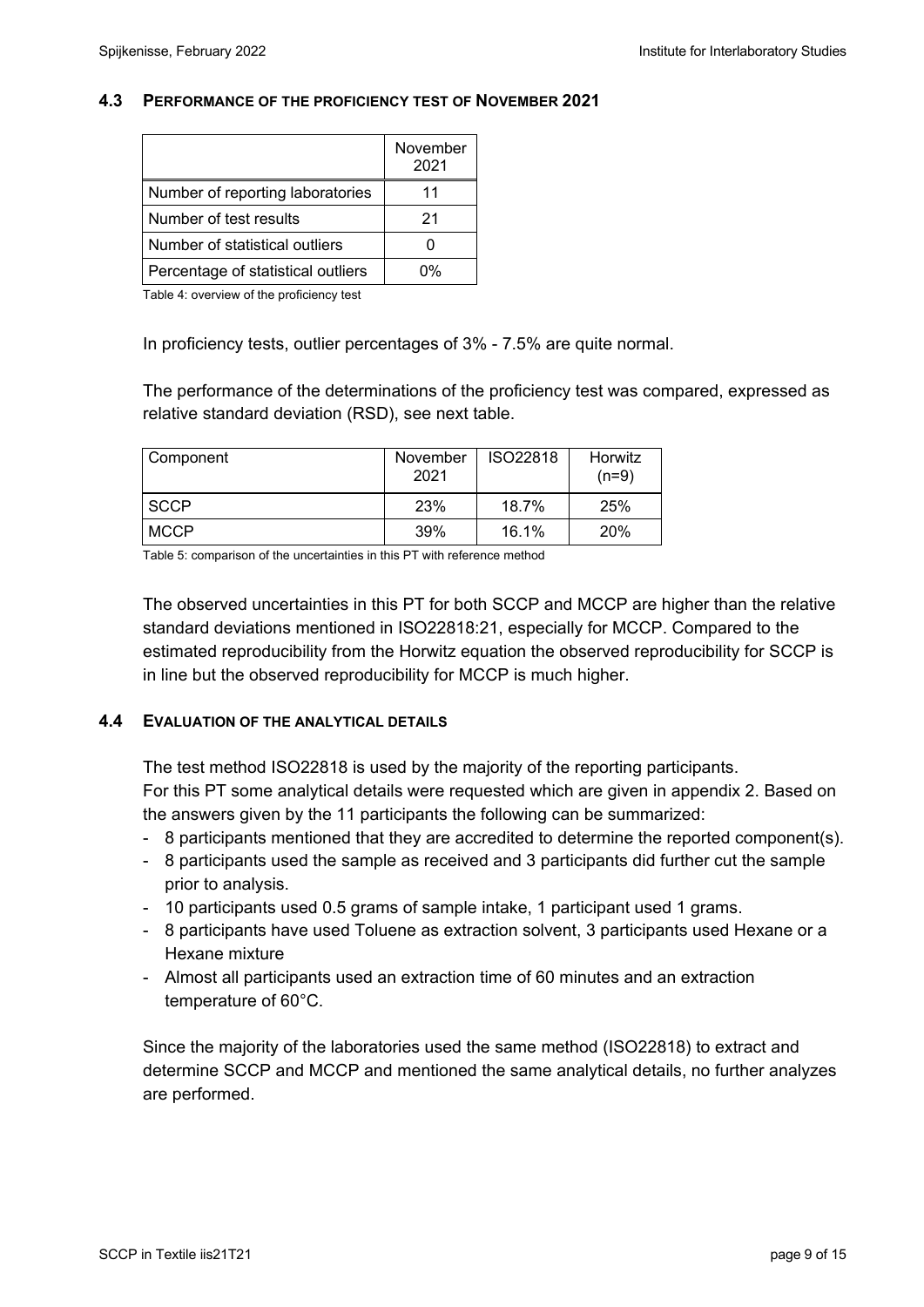### **5 DISCUSSION**

All reporting participants were able to detect SCCP and MCCP in the sample.

In Regulation (EU) 2019/1021 of the European Parliament and of the Council of 20 June 2019 on persistent organic pollutant it is mentioned that articles containing SCCPs in concentrations lower than 0.15% by weight are allowed. When the results of this interlaboratory study were compared to this regulation, it was noticed that all participants would accept both SCCP and MCCP levels in the sample.

### **6 CONCLUSION**

Although it can be concluded that most of the participants have no problem with the determination of SCCP and/or MCCP in this PT, each laboratory will have to evaluate its performance in this study and make decisions about necessary corrective actions. Therefore, participation on a regular basis in this scheme could be helpful to improve the performance and the quality of the analytical results.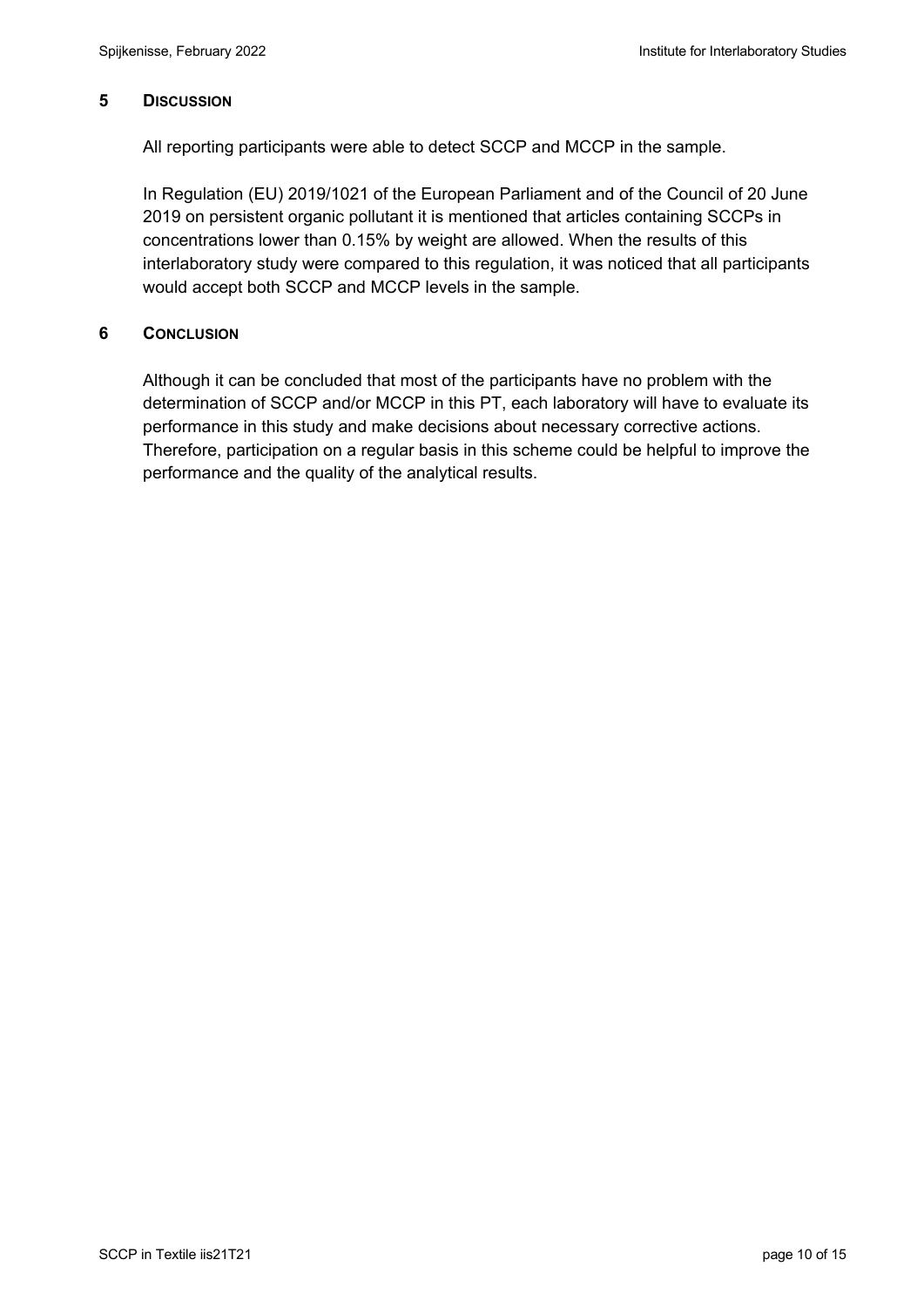### **APPENDIX 1**

#### Determination of SCCPs, CAS No. 85535-84-8 on sample #21905; results in mg/kg

| lab.    | method               | value   | mark | z(targ) | remarks |
|---------|----------------------|---------|------|---------|---------|
| 840     | ISO22818             | 84      |      | 0.10    |         |
| 2287    | ISO22818             | 69.52   |      | $-0.61$ |         |
| 2295    |                      | -----   |      | -----   |         |
| 2386    | ISO22818             | 86.64   |      | 0.23    |         |
| 2390    | ISO18219             | 60.8    |      | $-1.05$ |         |
| 2508    | ISO22818             | 56.19   |      | $-1.27$ |         |
| 2590    | ISO22818             | 122.59  |      | 2.00    |         |
| 2826    | ISO18219-1           | $200$   |      | -----   |         |
| 2971    | ISO22818             | 98.2    |      | 0.80    |         |
| 3197    | ISO22818             | 75.1    |      | $-0.34$ |         |
| 3210    | ISO22818             | 77.635  |      | $-0.21$ |         |
| 3237    | ISO17881-2           | 89.21   |      | 0.36    |         |
|         |                      |         |      |         |         |
|         | normality            | suspect |      |         |         |
|         | n                    | 10      |      |         |         |
|         | outliers             | 0       |      |         |         |
|         | mean $(n)$           | 81.989  |      |         |         |
|         | st.dev. $(n)$        | 19.2224 |      |         |         |
|         | R(calc.)             | 53.823  |      |         |         |
|         | st.dev.(Horwitz n=9) | 20.2743 |      |         |         |
|         | $R$ (Horwitz n=9)    | 56.768  |      |         |         |
| Compare |                      |         |      |         |         |
|         | R(ISO22818:21)       | 42.929  |      |         |         |



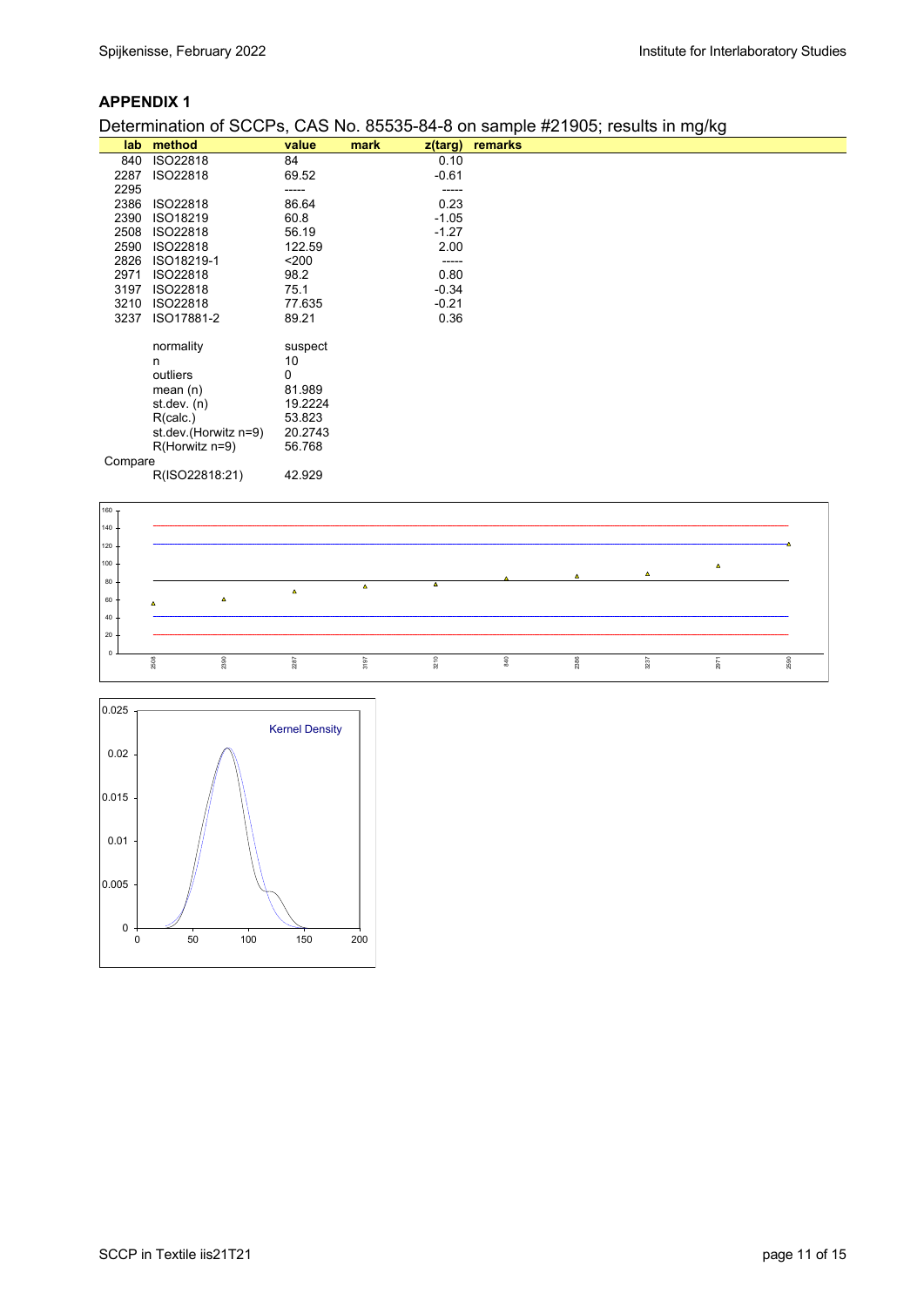### Determination of MCCPs, CAS No. 85535-85-9 on sample #21905; results in mg/kg

|         | lab method           | value    | mark | $z$ (targ) | remarks                |
|---------|----------------------|----------|------|------------|------------------------|
| 840     | ISO22818             | 191      |      | $-2.42$    |                        |
| 2287    | ISO22818             | 205.3    |      | $-2.22$    |                        |
| 2295    |                      | -----    |      |            |                        |
| 2386    | ISO22818             | 508.90   |      | 1.98       |                        |
| 2390    | ISO18219             | 387.3    |      | 0.30       |                        |
| 2508    | ISO22818             | 292.32   |      | $-1.02$    |                        |
| 2590    | ISO22818             | 583.02   | C    | 3.01       | first reported 1166.03 |
| 2826    | ISO18219-2           | 507.336  |      | 1.96       |                        |
| 2971    | ISO22818             | 308.4    |      | $-0.79$    |                        |
| 3197    | ISO22818             | 485.9    |      | 1.66       |                        |
| 3210    | ISO22818             | 374.351  |      | 0.12       |                        |
| 3237    | ISO17881-3           | 179.6    |      | $-2.58$    |                        |
|         |                      |          |      |            |                        |
|         | normality            | OK       |      |            |                        |
|         | n                    | 11       |      |            |                        |
|         | outliers             | 0        |      |            |                        |
|         | mean $(n)$           | 365.766  |      |            |                        |
|         | st.dev. $(n)$        | 142.2441 |      |            |                        |
|         | R(calc.)             | 398.283  |      |            |                        |
|         | st.dev.(Horwitz n=9) | 72.2178  |      |            |                        |
|         | $R$ (Horwitz n=9)    | 202.210  |      |            |                        |
| Compare |                      |          |      |            |                        |
|         | R(ISO22818:21)       | 164.887  |      |            |                        |
|         |                      |          |      |            |                        |



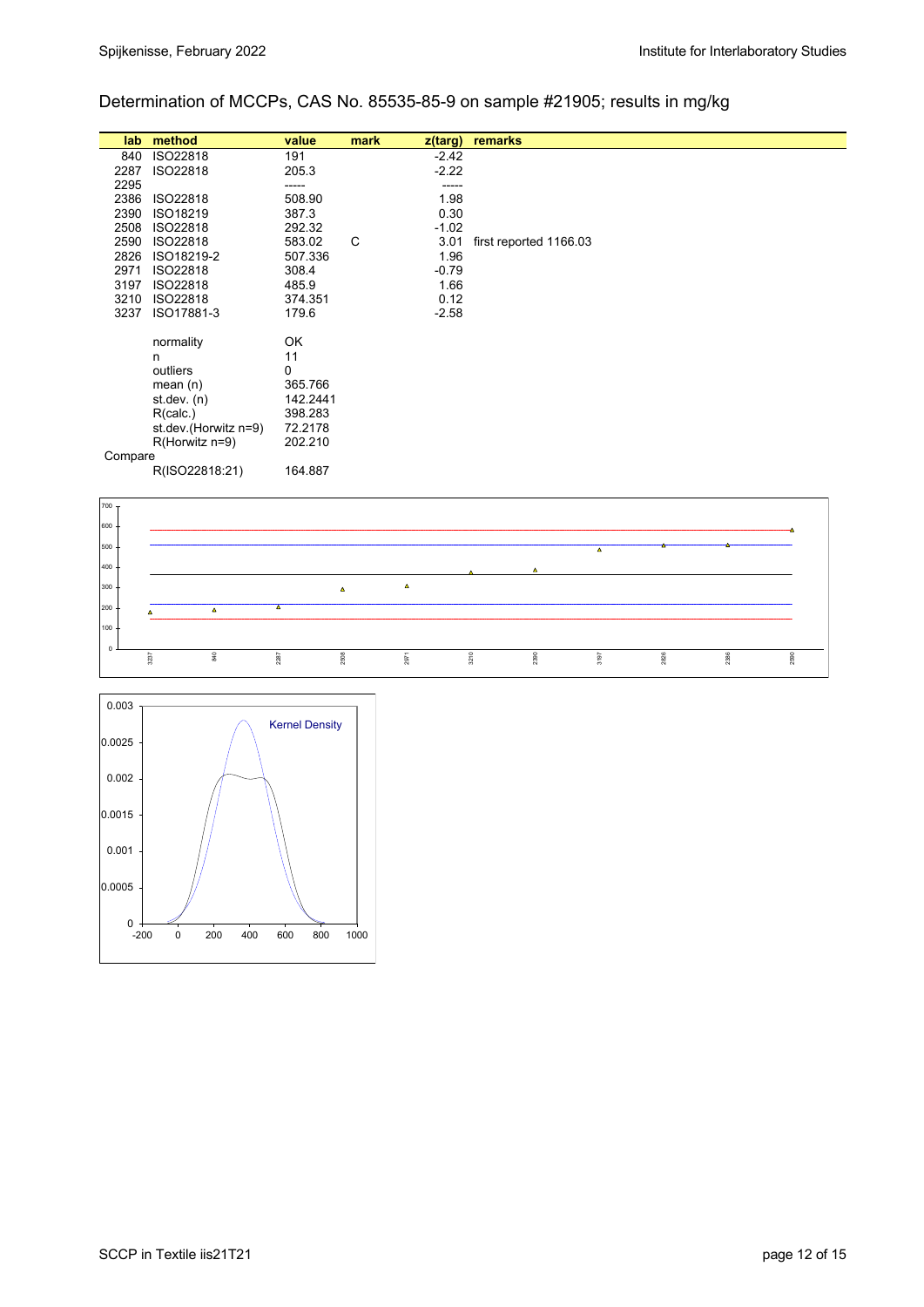# **APPENDIX 2 Analytical details**

| lab. | <b>ISO/IEC17025</b><br>accredited | sample preparation<br>before use | sample intake<br>(g) | extraction solvent | extraction time<br>(minutes) | extraction<br>temp. $(^{\circ}C)$ |
|------|-----------------------------------|----------------------------------|----------------------|--------------------|------------------------------|-----------------------------------|
| 840  | Yes                               | Used as received                 | 0.5031               | Toluene            | 60                           | 60                                |
| 2287 | No                                | Used as received                 | 0.5q                 | Hexane             | 60 min                       | 60 °C                             |
| 2295 | $---$                             | ---                              |                      |                    |                              |                                   |
| 2386 | Yes                               | Used as received                 | 0,7                  | Toluene            | 60                           | 60                                |
| 2390 | Yes                               | Further cut                      | 0.5 <sub>q</sub>     | Toluene            | 60 minute                    | 60 °C                             |
| 2508 | Yes                               | Used as received                 | 0.5                  | Toluene            | 60                           | 60                                |
| 2590 | No                                | Used as received                 | 0.5 <sub>g</sub>     | toluene            | 60 min                       | $60^{\circ}$ C                    |
| 2826 | Yes                               | Used as received                 | 0.5 <sub>g</sub>     | Toluene            | 60 minutes                   | $60^{\circ}$ C                    |
| 2971 | Yes                               | Used as received                 | 0.5                  | toluene            | 60                           | 60                                |
|      |                                   |                                  |                      |                    | 60 min (1 process)           |                                   |
| 3197 | Yes                               | Further cut                      | 0,5                  | toluene/n-hexane   | 15 min (2.process)           | 60                                |
| 3210 | No                                | Further cut                      | 1 g                  | Toluene            | 60 minutes                   | $60^{\circ}$ C                    |
| 3237 | Yes                               | Used as received                 | 0,5                  | Hexane/acetone     | 45                           | Room Temp.                        |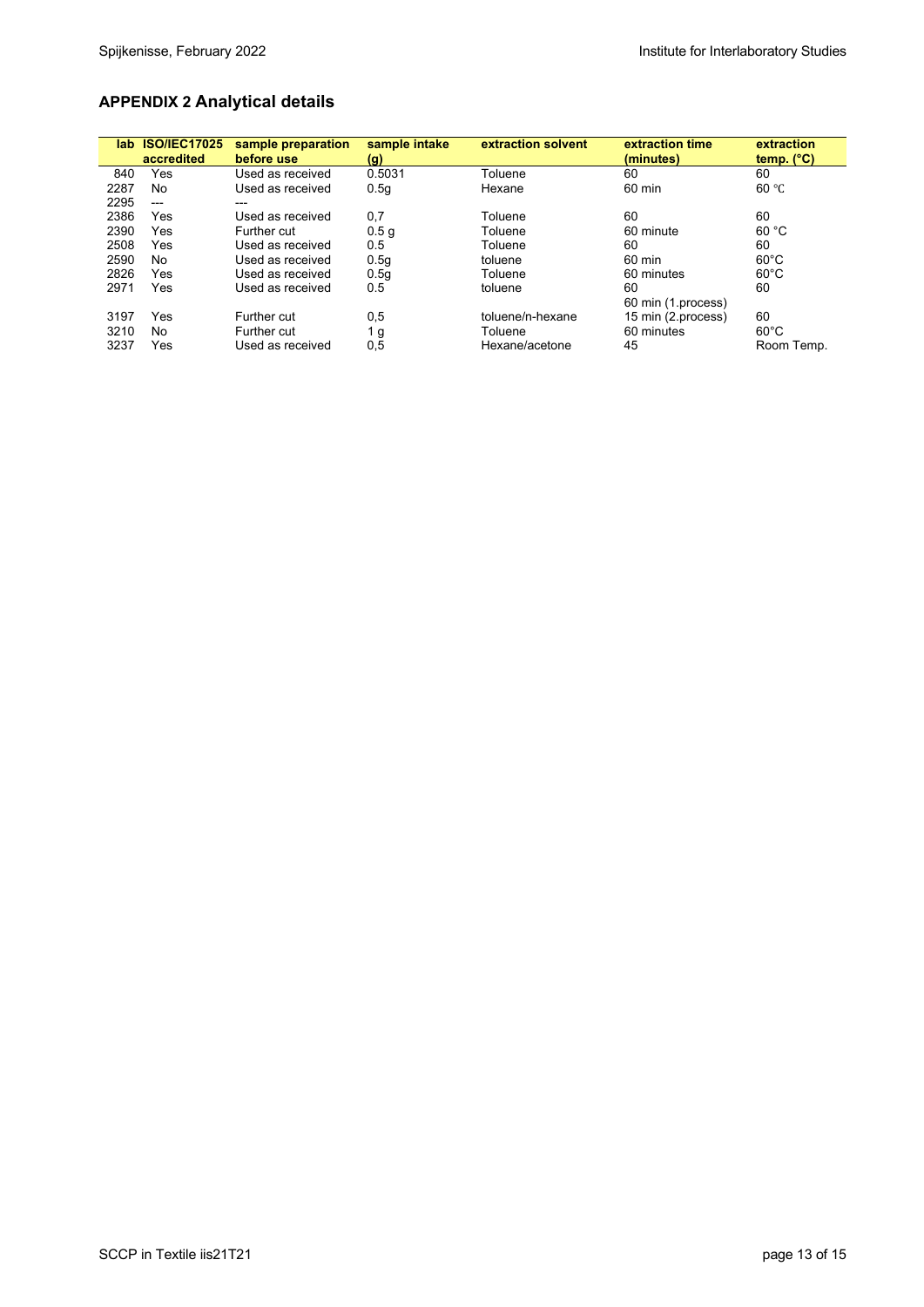#### **APPENDIX 3**

#### **Number of participants per country**

- 1 lab in FRANCE
- 2 labs in GERMANY
- 1 lab in HONG KONG
- 1 lab in ITALY
- 1 lab in JAPAN
- 1 lab in PAKISTAN
- 3 labs in TURKEY
- 2 labs in VIETNAM